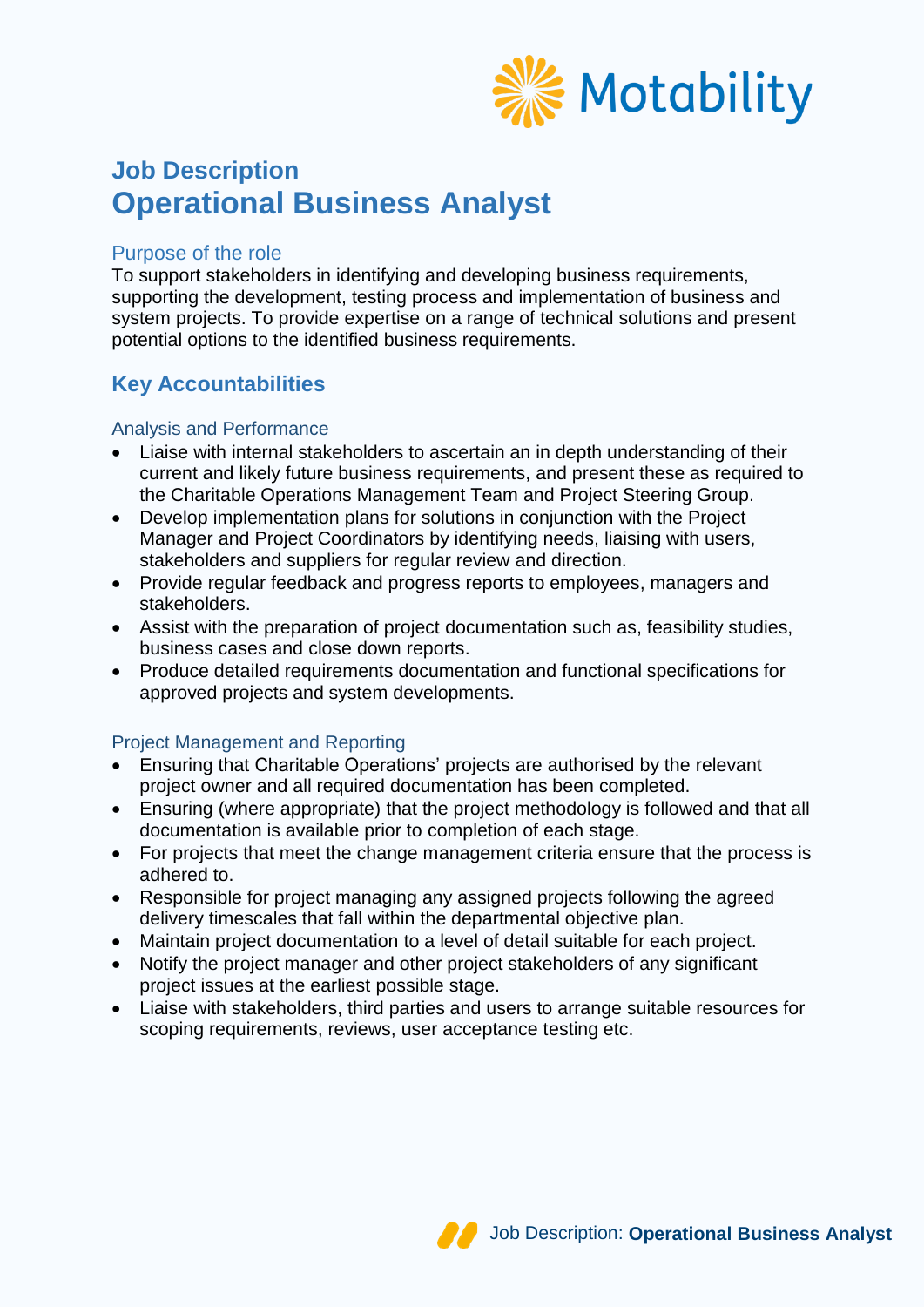

### Regulatory Compliance and incident reporting

- Assist with understanding, defining and implementing requirements arising from legal and regulatory compliance requirements as required.
- Work with the Compliance Specialists and the Data Protection Officer to ensure any system changes follow policies and guidelines.
- Escalate any discovered non-compliance within existing systems to the Continuous Improvement Manager.

### System Customisation and Development

- Work closely with IT to design, plan and implement improvements to both existing systems and new systems through the use of customisations, configuration and coding.
- Request and assess quotes and proposals from third parties.
- Provide expertise and recommend solutions to meet business requirements through both projects and BAU changes.
- Liaise with the IT Systems Analyst to develop enhancements to Microsoft Dynamics CRM.

# **Skills, Qualifications and Experience**

### Experience and Track Record

- Proven experience of working in a systems analyst environment.
- Project management experience.
- Experience of defining system requirements and preparing system specifications including end user engagements.
- Ability to explain technical details.
- Excellent analytical skills.
- A good problem-solving attitude.
- Expert or advanced level in Microsoft Excel.

# **Capabilities profile – technical skills/knowledge**

### **Essential**

- Proven experience of working with Microsoft Dynamics 365.
- Understanding of recognised best practice techniques and frameworks for business analysis and project management.
- Experience of supporting projects throughout the project lifecycle from initial identification through to successful planning, implementation, acceptance and review.
- An ability to prepare and interpret flowcharts, schedules and action plans, with a grasp of statistical information and correlation to other statistics and/or factors.
- Ability to communicate with non-technical employees.